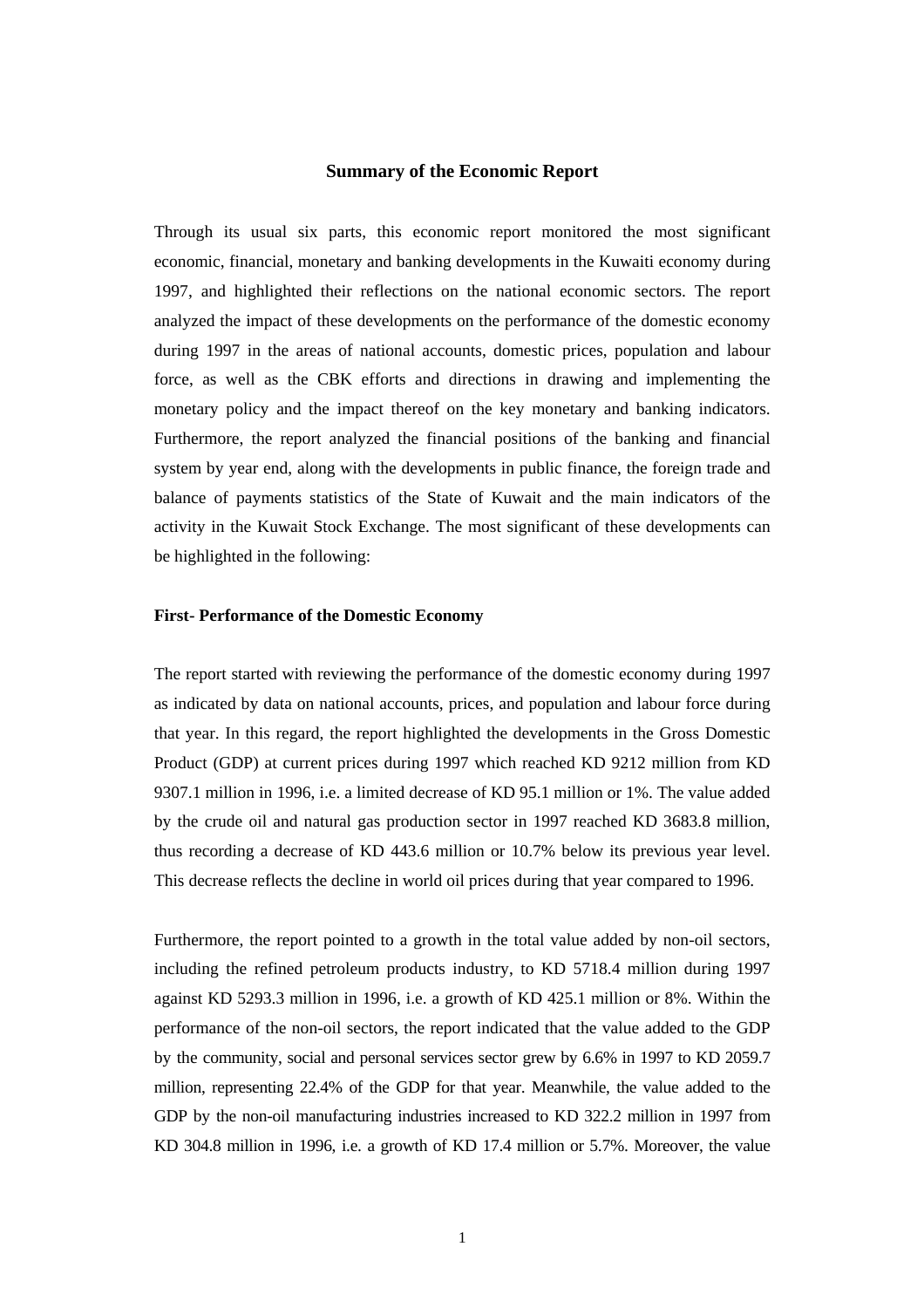added to the GDP by the financial institutions sector increased substantially in 1997 to KD 370.1 million from KD 279.6 million in 1996, i.e. a growth of KD 90.5 million or 32.4%.

Concerning the expenditures on the GDP at current prices, the report pointed out to the stability in the items of those expenditures in 1997 compared to 1996. Specifically, the total expenditures by residents (consumption and investment) reached KD 8130 million in 1997 from KD 8082.1 million in 1996, i.e. an increase of KD 47.9 million or 0.6%. Expenditures on imports of goods and services increased by KD 68 million or 1.8% to KD 3763 million in 1997 from KD 3695 million in 1996. On the other hand, the value of exports of goods and services decreased to KD 4845 million in 1997 from KD 4920 million in 1996, i.e. a limited decrease of KD 75 million or 1.5%.

Furthermore, the report indicated that the Gross National Product (GNP) at current prices, increased by KD 257.9 million or 2.4% to KD 11.1 billion in 1997 from KD 10.9 billion in 1996. This growth essentially reflects the rise in net income from the external factors of production to KD 1904 million in 1997 from KD 1551 million in 1996, i.e. a growth of KD 353 million or 22.8%. As a result of the increase in GNP and the stability in the expenditures on final consumption, the net savings rose in 1997 by KD 188.1 million or 6.5% to KD 3068.7 million from KD 2880.6 million in 1996.

In addition to highlighting the developments in the national accounts, the first part of the report addressed the general levels of domestic prices in 1997 as shown by the available data on both the consumer and wholesale price indices. In this regard, the report pointed to a marked deceleration in the growth rate of domestic consumer prices to 0.6% in 1997 compared to 3.6% in 1996 on the one hand, and a 1.3% decrease in the wholesale price index during the same period on the other. Available data show that the mentioned decrease in the growth rate of consumer prices during 1997 reflects the overall decrease in the price levels of both groups of expenditure items concerning "goods and household services" and "transport and communications services", by 1.3% and 1.8% respectively on the one hand, along with the deceleration in the growth rates of prices of many other items of consumption expenditure, ahead of which were foodstuff, clothing, footwear and educational and health services. The developments in wholesale prices reflected the decline in both imported and locally produced goods during 1997 by 1.3% and 1.4% respectively compared to 1996.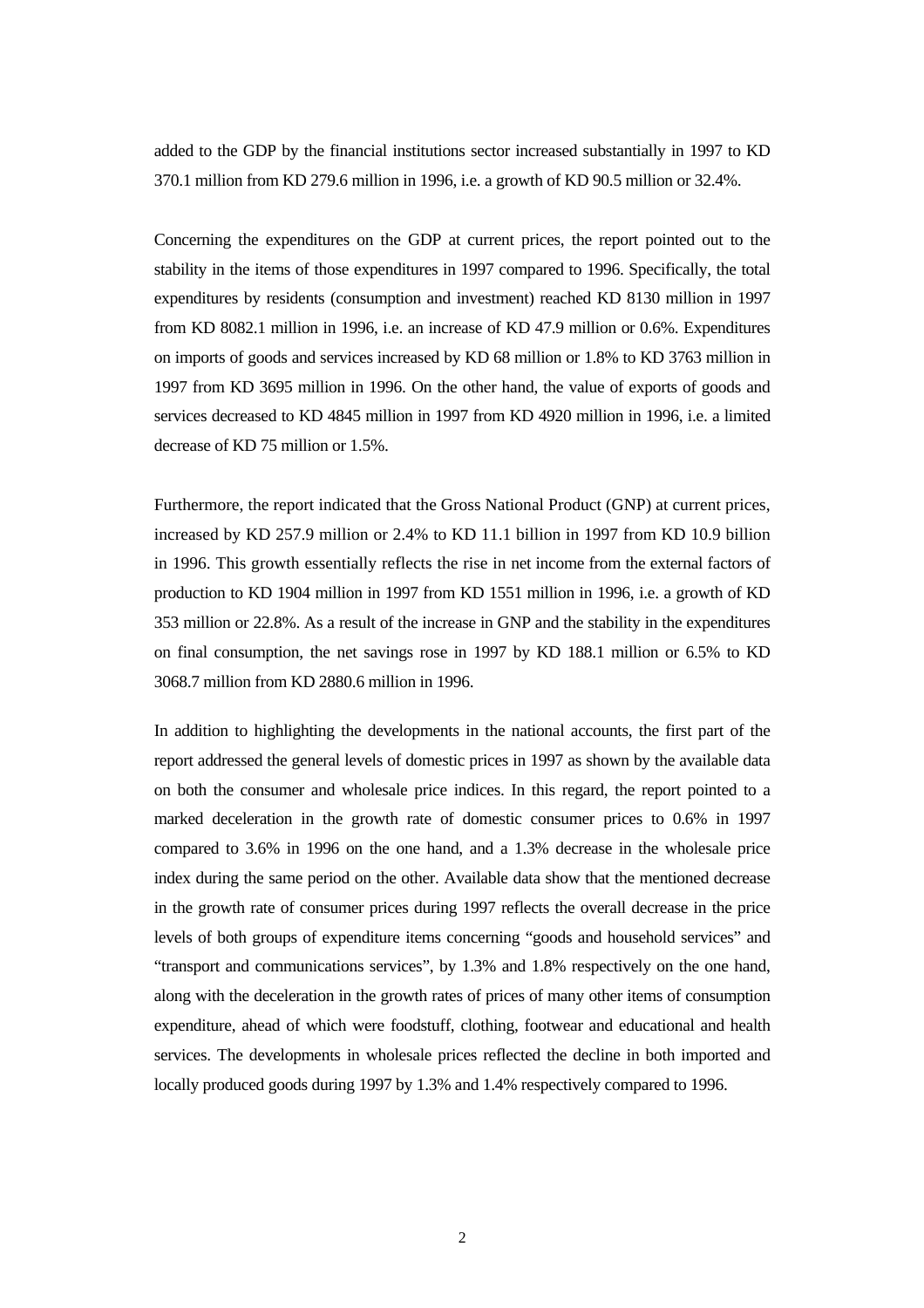The last section of the first part of the report addressed the developments in population and labour force in Kuwait during 1997, by pointing out first to a 5.5% growth in population from 2.094 million at end of 1996 to 2.209 million at end of 1997, following the growth in both non-Kuwaiti population by 6.5% and Kuwaiti population by 3.6% during that period. Furthermore, the report addressed the developments in the size of labour force and its distribution by sector, division of economic activity and educational qualification, particularly highlighting the developments regarding growth in the governmental sector labour force and its distribution during 1997 compared to 1996.

# **Second- The Central Bank of Kuwait and the Monetary Policy and the developments in the Monetary Indicators**

In its second part, the report reviewed the CBK continued efforts in drawing and implementing the monetary policy aimed at enhancing the bases of monetary stability in the country, thereby contributing to the enhancement of the elements and opportunities for self-generated growth in the domestic economy in line with the objectives of the general economic policy. The report also highlighted CBK's sustained efforts in enhancing its tools and methods in the supervision and oversight of the banking and financial system units, along with directing and rationalizing the credit policy of banks and investment companies subject to its supervision, with a view to ensuring the adherence of these units to sound banking and financial practices and their compliance with the supervisory instructions and regulations issued by the CBK, along with ascertaining the soundness of their financial positions.

Worth noting in this regard is that the CBK issued in 1997 several supervisory instructions and regulations, most salient among which were the instructions regulating the management of portfolios on behalf of third parties, the circular raising the minimum capital adequacy standard to 12%, the circulars concerning the rationalization of the credit policy of local banks and investment companies, particularly the instructions regarding the credit facilities extended by banks and investment companies for financing trading in securities, as well as the instructions concerning the application of the new liquidity system based on the maturity ladder approach.

In addition, this part analyzed the most significant developments witnessed in 1997 regarding the main monetary indicators and aggregates, which can be summed up in the following: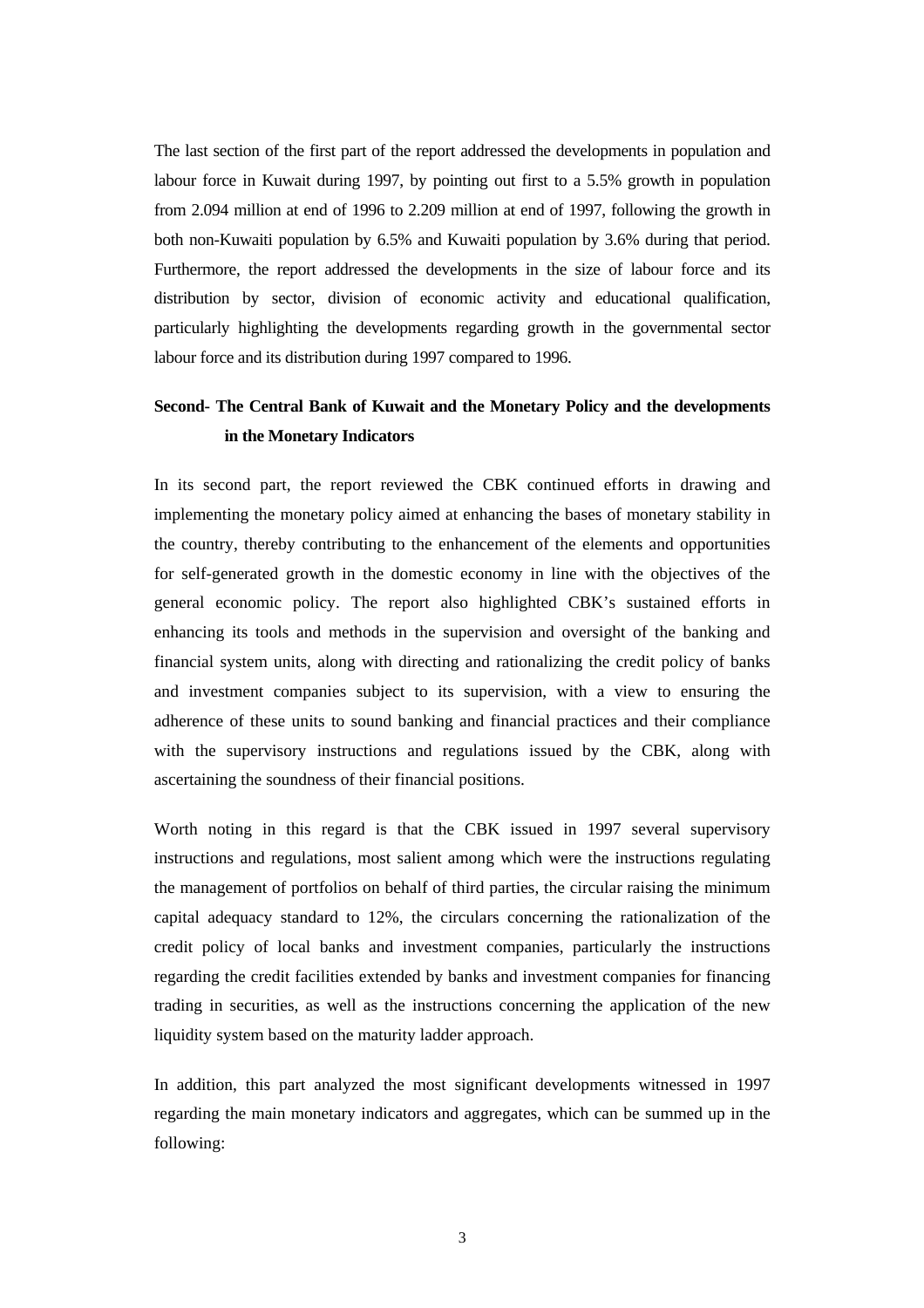- 1- Within its endeavours to enhance the monetary stability in the country by enhancing the residency of domestic savings, the CBK issued a decision setting a new rate for the discounting and rediscounting of commercial papers presented to it by local banks and which it accepts to discount or rediscount. By virtue of this decision, the discount rate was raised by 0.25 percentage point from 7.25% to 7.50% effective 9 November 1997.
- 2- With regard to the efforts aimed at maintaining the monetary stability by regulating the levels of domestic liquidity in line with the requirements of the domestic economic activity, money supply in its broad definition (M2) reached KD 7615.9 million at end of 1997, thus recording a growth of KD 285.2 million or 3.9% compared to its level of KD 7330.8 million at end of the previous year. This growth is almost totally attributable to the increase in quasi-money by KD 280.3 million or 4.6%. Meanwhile, money (M1) recorded a limited increase of KD 4.9 million or 0.4%, and money supply in its broader definition (M3) stood at KD 7639.9 million, thus representing an increase of KD 289 million or 3.9% above its level of KD 7350.9 million at end of the previous year.
- 3- The KD exchange rate maintained its relative stability against major currencies during 1997 in light of the exchange rate policy based on the "basket of currencies" system. Accordingly, the movements of the US dollar against the Kuwaiti dinar were within narrow margins compared to its fluctuations against the other major currencies. With regard to monthly fluctuations, it was noticed that while the highest rise and lowest decrease of the US dollar against the Kuwaiti dinar during 1997 did not exceed 1% and 0.59% respectively, it fluctuated against other major currencies by much higher rates. For example, the highest rise and lowest decrease of the US dollar against the Deutsche mark reached 6.94% and 1.97% respectively, and 4.87% and 3.22% respectively against the Sterling pound.
- 4- Balances of utilized cash credit facilities extended by local banks and the Kuwait Finance House to the domestic economic sectors stood at KD 4324.2 million at end of 1997, i.e. a marked growth of KD 1151.1 million or 36.3% above their level of KD 3173.1 million at end of the previous year. This growth is considered the highest ever recorded in the balances of domestic utilized cash credit facilities.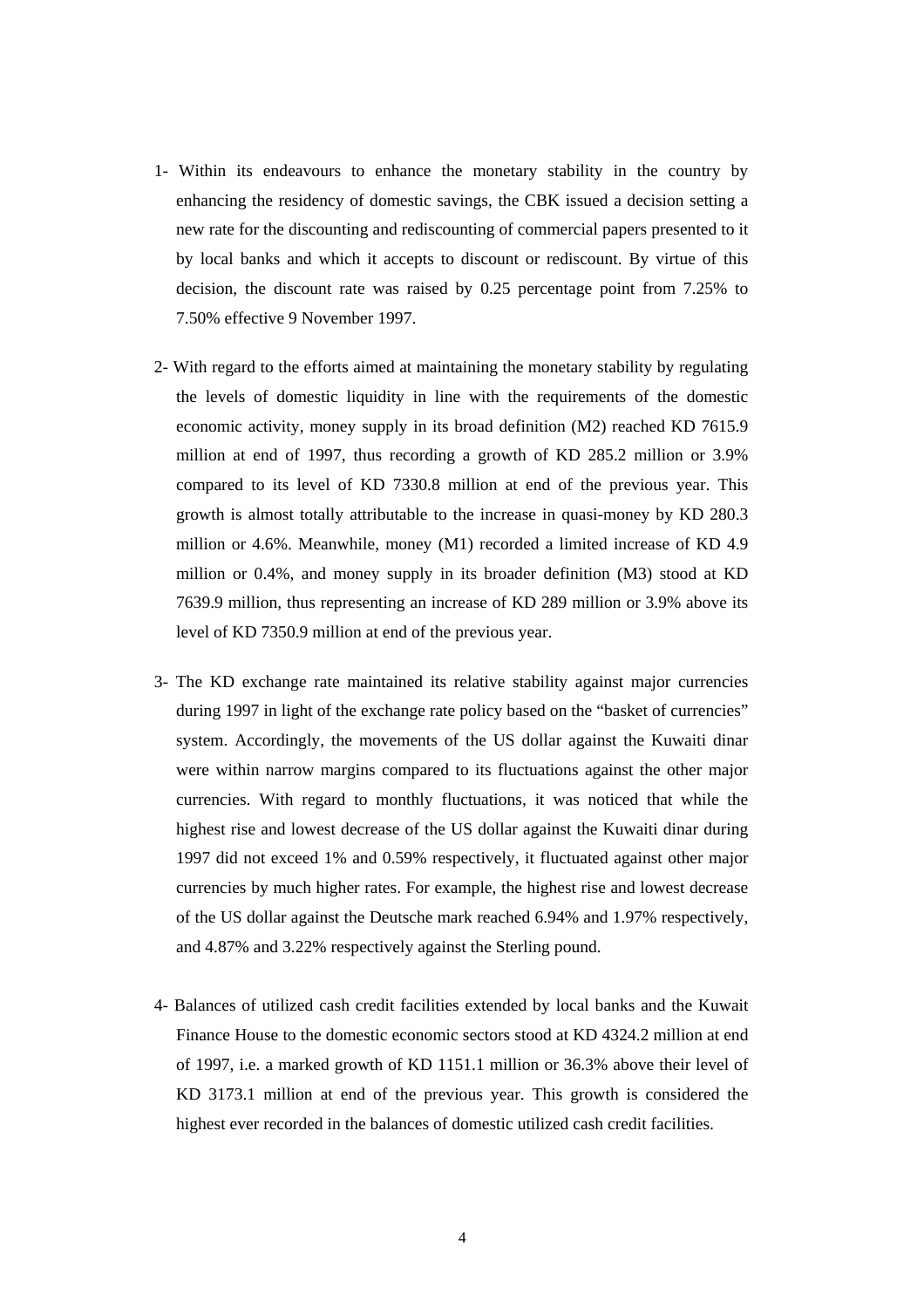- 5- With regard to the CBK efforts in issuing Public Debt Instruments on behalf of the Ministry of Finance, 38 issues of Treasury Bills and 15 issues of Treasury Bonds valued at KD 2636.3 million and KD 1258.4 million respectively were made in 1997. Meanwhile, 42 issues of Treasury Bills valued at KD 2854.8 million and 11 issues of Treasury Bonds valued at KD 1300 million matured during that year. Accordingly, the outstanding balance of public debt instruments reached KD 2234 million distributed between KD 948.6 million for Treasury Bills and KD 1285.4 million for Treasury Bonds.
- 6- The volume of transactions (buying and selling), between the CBK and local banks and domestic investment companies in the secondary market for Public Debt Instruments, continued to decrease for the fourth consecutive year, as it reached KD 1145.7 million in 1997 from KD 1630.6 million during the previous year. Therefore, the direction of transactions changed into a net injection of liquidity by KD 668.9 million in 1997 from a net absorption of liquidity by KD 79.4 million in the previous year. Furthermore, the interbank KD deposit market of local banks witnessed an increasing activity in 1997. Thus, the volume of transactions in this market reached KD 12.1 billion in 1997 compared to KD 10.9 billion in the previous year.

Within the framework of CBK's follow-up of the developments in the repayment of the purchased and managed debts by virtue of the Law No. (41) of 1993 and its amendments, available data show that the amounts collected from clients subject to the provision of the above mentioned Law up to end of January 1998 totalled KD 1457 million, (encompassing the proceeds from the settlement of the third installment of the cash repayment option including the grace period) with a corresponding value of repaid debt amounting to KD 2962.4 million, i.e. 47.3% of the total purchased debts outstanding as on 1/8/1990. Furthermore, the outstanding balance of the nominal value of bonds issued against the purchase of debts and the Real Estate Portfolio of the Kuwait Finance House amounted to KD 2231.1 million and KD 175.5 million respectively at end of 1997, against KD 2659.5 million and KD 223.5 million respectively at end of the previous year, following the redemption in 1997 of a portion of these bonds amounting to KD 458.7 million or 15.9%.

#### **Third- Financial Indicators of the Banking and Financial System**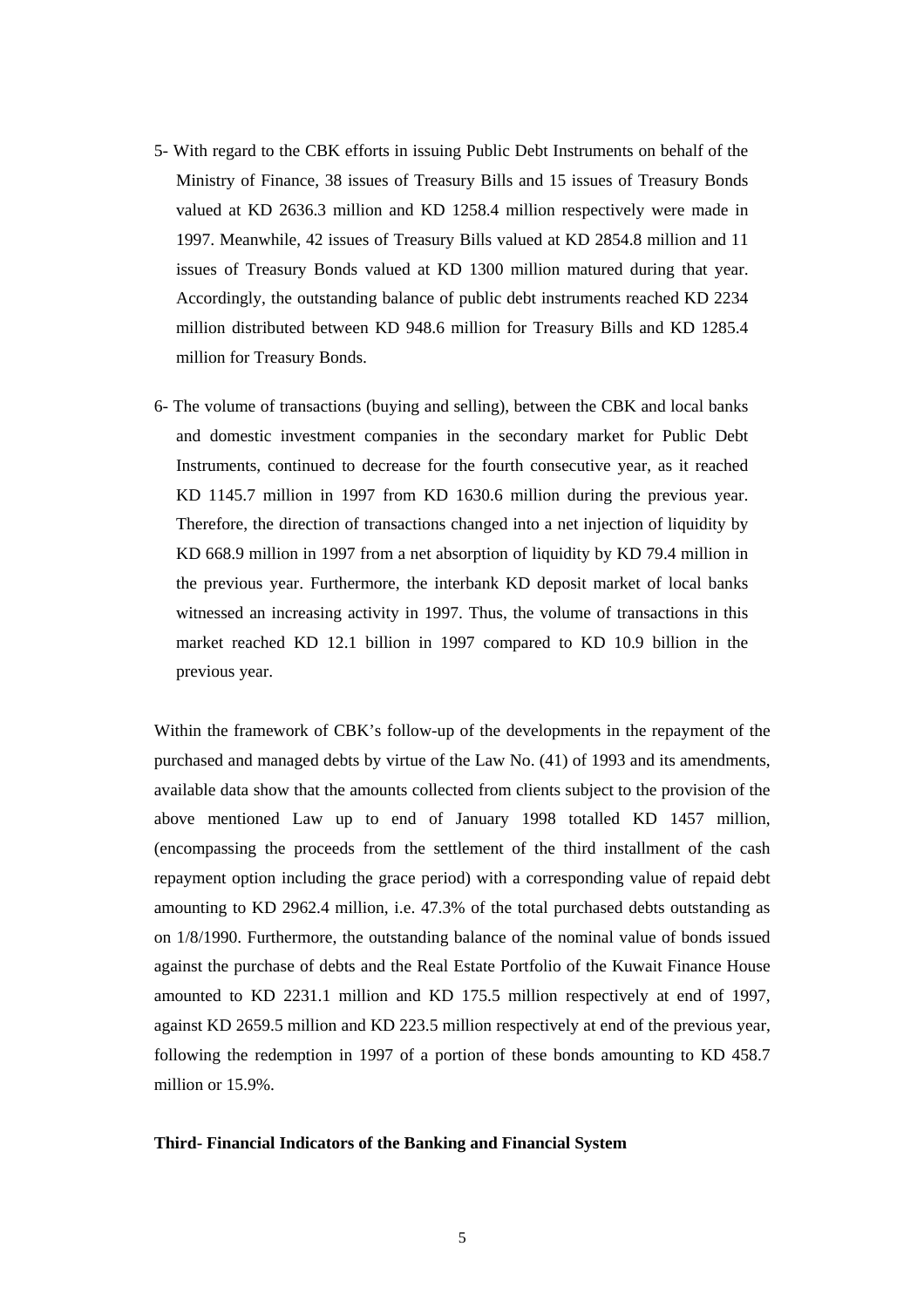In its third part, the report analyzed the developments in the financial and banking indicators as shown by the available data on the aggregate balance sheets of local banks (along with the Kuwait Finance House), and local investment and exchange companies subject to its supervision at end of 1997. The analysis of these developments covered several aspects which included the analysis of financial flows and ratios as follows:

1- The local banks continued to achieve a balanced growth within the framework of a more developed structure in terms of sources and uses of funds, whereby the aggregate balance sheet of local banks reached KD 12689.9 million at end of 1997, realizing a marked growth of KD 1229.8 million or 10.7% compared to KD 11460.1 million at end of the previous year.

Worth noting among the most significant elements of that growth, is the marked increase on the assets side in the balances of claims on the private sector (credit facilities and financial investments) by KD 1241.9 million or 35.5%, which raised their relative weight in the total assets to 37.4%, against the decrease in the total claims on the government (Public Debt Instruments and Debt Purchase Bonds) by KD 210.9 million or 4.6%, which reduced their relative weight in the total assets to 34.4%. On the liabilities side, the private sector deposits increased by KD 290 million or 4.2%. Yet, the relative weight of these deposits in the total liabilities decreased to 57.3%. This growth in the private sector deposits encompassed a more noticeable increase of KD 393 million or 6.9% in KD deposits along with the increase in foreign liabilities by KD 461.7 million or 60.7% and shareholders' equity by KD 112 million or 8.6%.

The analysis of financial flows reveals that the private sector deposits re-emerged as among the main sources of funds for local banks. Furthermore, a large portion totalling KD 912.2 million of the financial resources made available to these banks resulted from their local and foreign money market operations, particularly the interbank deposit market. Meanwhile, the increase of KD 1151.1 million in the balances of the utilized portion of the cash credit facilities extended to the domestic economic sectors constituted the most salient use of funds in 1997.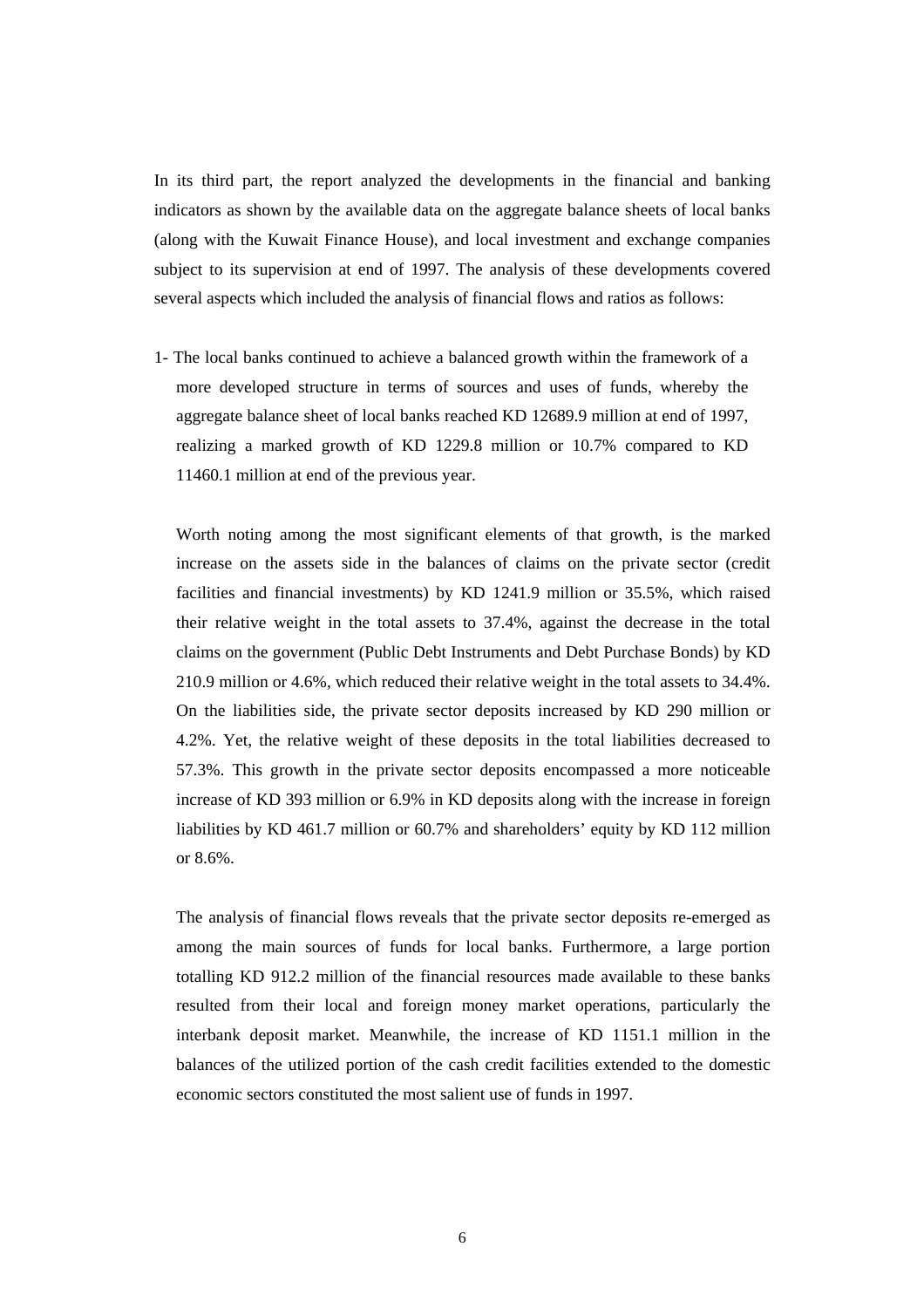On the other hand, some financial ratios and indicators derived from the analysis of available data on the commercial and specialized banks at end of 1997 show a marked increase in their liquidity and capital adequacy standards above the minimum required international standards. The average capital adequacy standard for these banks reached 22.4% in 1997 compared to the minimum requirement (8%) according to the international standards. Furthermore, the financial ratios concerning the uses of funds rose above their previous year level, thereby leading to an increasing improvement in the performance of these banks in terms of profitability standards. The net profit generated from the activity of these banks during 1997 stood at KD 198.9 million, thereby accounting for 1.75%, 15% and 32.74% of the total assets, total shareholders' equity and paid-up capital respectively.

- 2- Available data on the local investment companies at end of 1997 show that these companies continued to enhance their structures with regard to the sources and uses of funds, along with concentrating their investments in financial investments and increasing their operations in the money and financial markets, locally and internationally, either for borrowing or using funds. These developments led to a marked increase of KD 660.8 million or 35% in the total aggregate balance sheet of these companies (23 companies for which data were available out of 28 registered companies at end of 1997) to KD 2546.7 million at end of 1997 against KD 1885.9 million for the same twenty three companies at end of the previous year. Concerning the relative importance of the elements of the mentioned balance sheet at end of 1997, the relative importance of capital and reserve in the total liabilities reached 38.9%. Meanwhile, the relative importance in the total assets reached for domestic investments 25.2% (of which 23.4% for financial investments) and 41.8% for foreign assets.
- 3- The aggregate balance sheet of local exchange companies amounted to KD 48.7 million at end of 1997 (25 companies) against KD 38.1 million at end of the previous year (24 companies), i.e. an increase of KD 10.6 million or 27.8%. The report indicated that the developments in this balance sheet reflect a marked improvement in the "liquidity" position of these companies, and a lesser improvement in "profitability". Furthermore, their "capital adequacy" remained at an appropriate level despite its slight decrease compared to the previous year.

### **Fourth- Developments in Public Finance**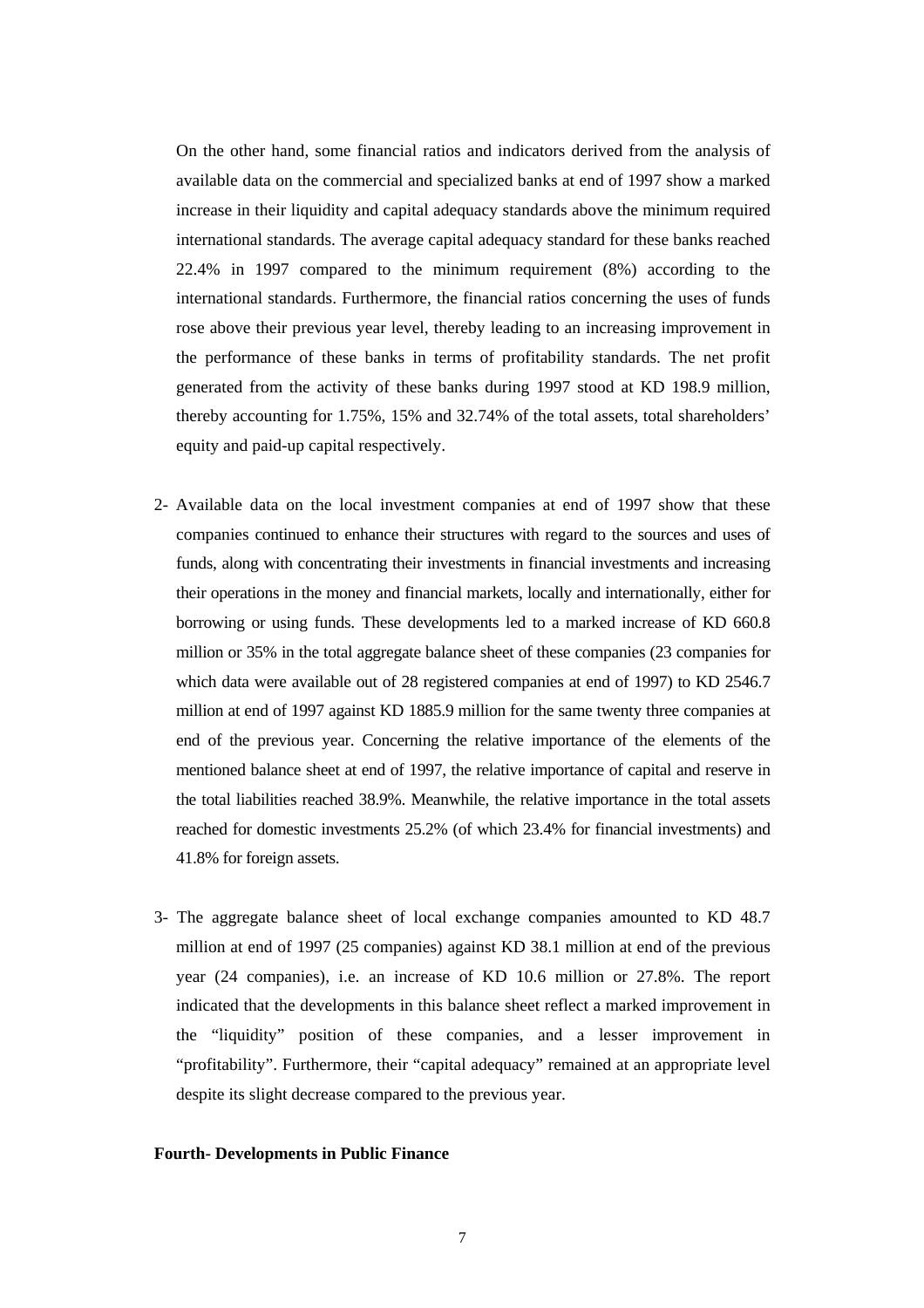The report reviewed in its fourth part the developments in public finance as reflected in the general budget of ministries and governmental bodies. For this purpose, the report followed up the developments in the actual revenues and expenditures of the general budget for the fiscal year 1996/97, presented the estimated revenues and expenditure allocations in the general budget for the fiscal year 1997/98 and reviewed the portion executed thereof from 1/7/1997 to 31/12/1997.

In this regard, the report indicated that the actual revenues in the general budget for the fiscal year 1996/97 increased by KD 917.9 million or 26.4% to KD 4391 million from KD 3473.1 million during the fiscal year 1995/96. On the other hand, the actual expenditures in the general budget for the fiscal year 1996/97 amounted to KD 3888.6 million, i.e. a decrease of KD 237.9 million or 5.8% compared to the actual expenditures in the general budget during the fiscal year 1995/96. Accordingly, the general budget for the fiscal year 1996/97 realized a surplus of KD 502.4 million, before deducting the allocations for the Reserve Fund for Future Generations, the first such occurrence since the liberation of Kuwait from the brutal Iraqi occupation.

The report highlighted the role played by the growth in the actual oil revenues during the fiscal year 1996/97 in the realization of this surplus, whereas these revenues increased by KD 822.4 million or 26.4% to KD 3935.9 million during the fiscal year 1996/97 from KD 3113.5 million during the fiscal year 1995/96, following the marked rise in world oil prices during that fiscal year. Furthermore, the actual non-oil revenues rose to KD 455.1 million during the fiscal year 1996/97 from KD 359.6 million for the fiscal year 1995/96, i.e. an increase of KD 95.5 million or 26.6%. Within this increase, the report indicated that the actual revenues collected from government services rose to KD 225.1 million during the fiscal year 1996/97, thus accounting for 49.5% of the total actual non-oil revenues for the mentioned fiscal year. Meanwhile, the actual revenues collected from taxes and customs duties amounted to KD 83.1 million during the fiscal year 1996/97, i.e. an increase of KD 11.6 million or 16.2% compared to the previous fiscal year.

Furthermore, the report pointed out that the actual expenditures in the general budget for the fiscal year 1996/97 were lower by KD 321.4 million or 7.6% than their general budget allocations, thus reflecting the saving realized during that fiscal year. The decrease in the total actual expenditures of the general budget during the fiscal year 1996/97 compared to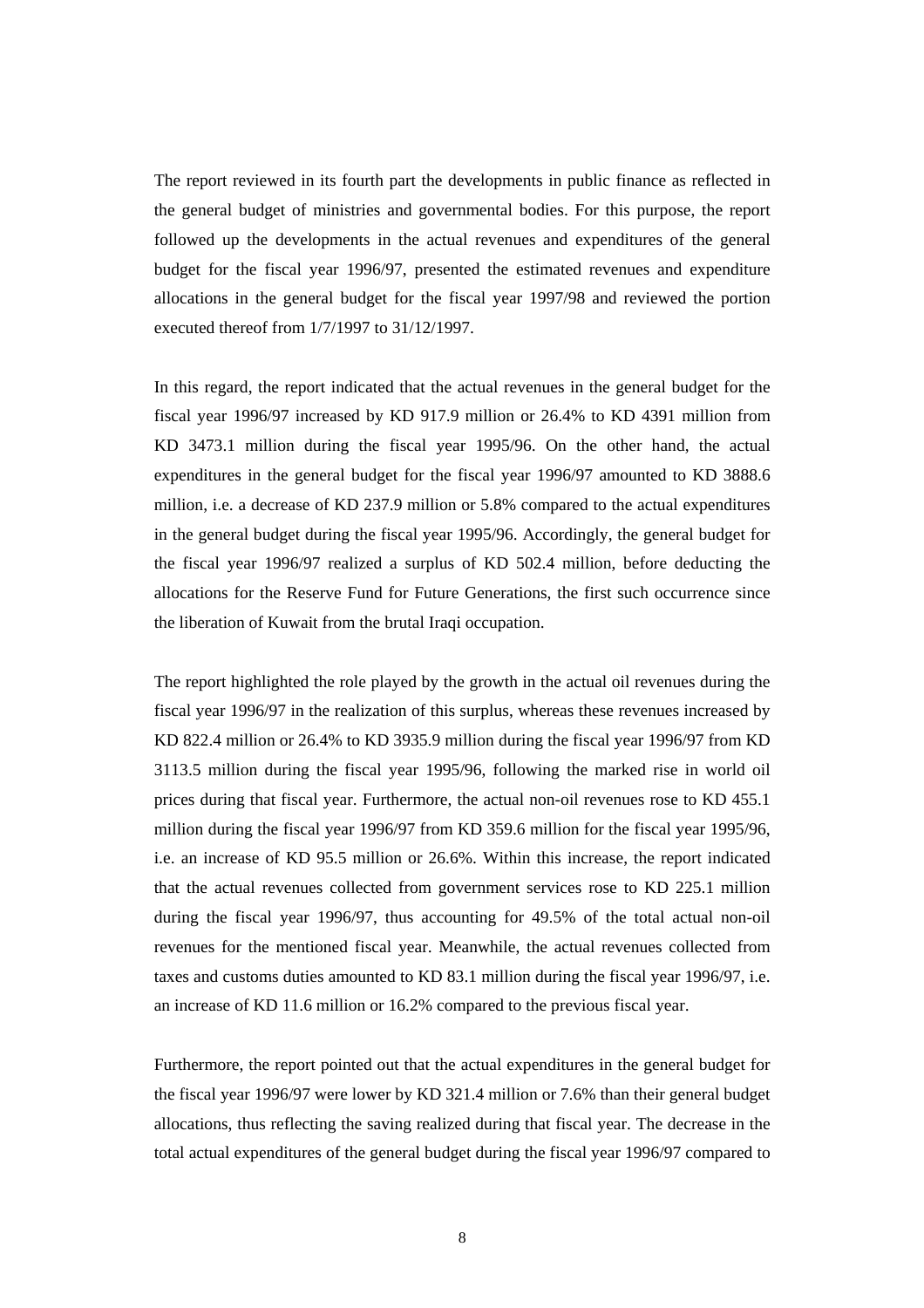the fiscal year 1995/96 resulted essentially from the decline by KD 363.8 million in the actual expenditures under the fifth chapter of that budget, (encompassing miscellaneous expenditures and Domestic and Foreign transfers) which surpassed the total increase of KD 134.3 million in the actual expenditures, under both the first chapter (salaries) and fourth chapter (construction projects and land acquisitions) of the general budget for that fiscal year.

Moreover, the report addressed the general features of revenue estimates and expenditure allocations in the general budget for the fiscal year 1997/98, indicating that the estimated revenues within that budget amounted to KD 3105 million while the allocations for expenditures reached KD 4378 million. Accordingly, the enacted general budget for the fiscal year 1997/98 encompassed a deficit estimated at KD 1273 million before deducting the allocations for the Reserve Fund for Future Generations.

In this regard, the report reviewed the government fiscal operations within the general budget for the fiscal year 1997/98 as reported in the monthly follow-up statements of the actual budgetary revenues and expenditures during the first half of that fiscal year (1/7/1997 to 31/12/97), indicating that the actual revenues collected during that period amounted to KD 2094.4 million, thus representing a decrease of KD 149.1 million or 6.7% below those collected during the corresponding period of the fiscal year 1996/97. On the other hand, the total actual expenditures in the general budget for the first half of the fiscal year 1997/98 amounted to KD 1541.7 million, thus exceeding by KD 29.8 million or 2% the actual budgetary expenditures during the corresponding period of the fiscal year 1996/97. Accordingly, during the first half of the fiscal year 1997/98, the general budget recorded a surplus of KD 552.7 million before deducting the allocations for the Reserve Fund for Future Generations, i.e. a decrease of KD 178.9 million or 24.5% below the surplus of KD 731.6 million realized during the corresponding period of the fiscal year 1996/97.

#### **Fifth- Developments in Foreign Trade and Balance of Payments**

The report analyzed in its fifth part the most important developments in trade and financial relations between the domestic economy and other countries, as reflected by the available data on Kuwait's foreign trade and balance of payments (BOP) statistics for 1997. This part of the CBK economic report for 1997 is characterized by the method of its preparation and the analyses and statistics it contains which conform to the guidelines and concepts of the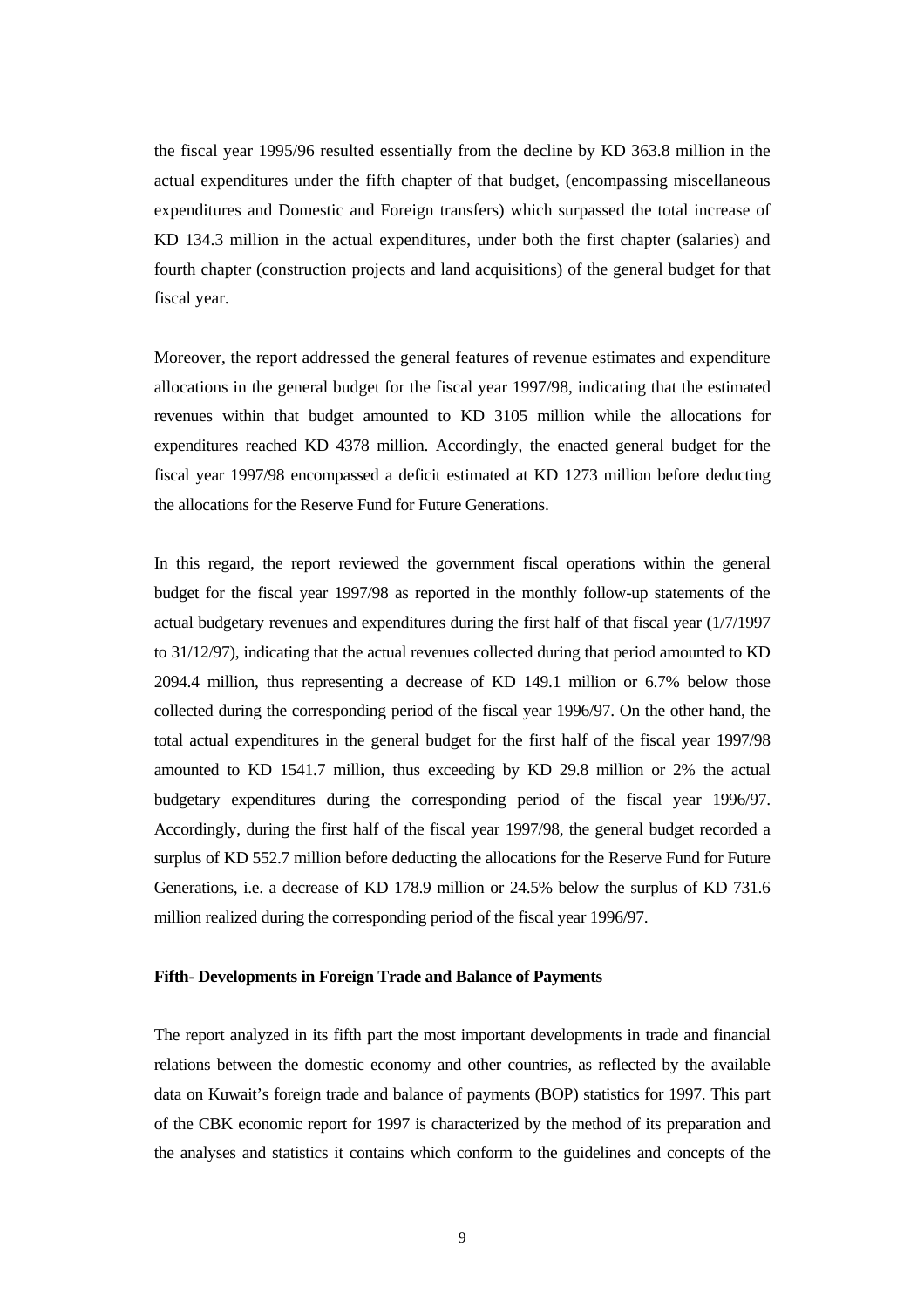fifth edition of the International Monetary Fund BOP manual published in 1993. In particular, this part was prepared after the CBK updated and reclassified the BOP statistics of the State of Kuwait for the years (1993-1997) in compliance with the above mentioned guidelines.

As for the developments in Kuwait's foreign trade, the report highlighted the impact of the decline in world oil prices in 1997 on the value of the merchandise balance surplus (previously called trade balance in the fourth edition of the BOP manual). Consequently, this surplus reached KD 1978 million in 1997 (representing 21.5% of the GDP at current prices for that year) and was therefore lower by KD 117 million or 5.6% than the previous year surplus of KD 2095 million (representing 22.5% of the GDP at current prices for 1996). The above decrease resulted from a decline of KD 143 million or 3.2% in the value of exports and re-exports (fob), which reached KD 4332 million during 1997 compared to 4475 million during the previous year, along with a lesser decrease of KD 26 million or 1.1% in the value of imports (fob), which reached KD 2354 million during 1997 compared to KD 2380 million during the previous year. Moreover, the above decrease in exports value is totally attributable to the decrease by KD 146 million or 3.5% in the value of oil exports which totalled KD 4085 million during 1997 compared to KD 4231 million during the previous year.

Furthermore, the "services account (net)" recorded a deficit of KD 1054 million, while the "investment income account (net)", which was separated from the services account according to the fifth edition of the BOP manual, recorded a surplus of KD 1904 million during 1997 compared to a surplus of KD 1551 million during the previous year. Meanwhile, the value of "current transfers abroad (net)" amounted to KD 457 million. The outcome of the developments in these items, added to the value of the merchandise balance surplus, brought about a substantial increase in the "current account" surplus which reached KD 2371 million in 1997, i.e. substantially higher by KD 243 million or 11.4% than its value of KD 2128 million in 1996. It can be said that the deficits recorded in both the "services account net)" and the "current transfers abroad (net)" in 1997 remained almost stable at their previous year levels. Accordingly, the above increase in the "current account" surplus in 1997 is attributable in its entirety to the marked increase of 22.8% or KD 353 million in the "investment income (net)", which led to a surplus in the current account after offsetting the decline in the merchandise balance surplus.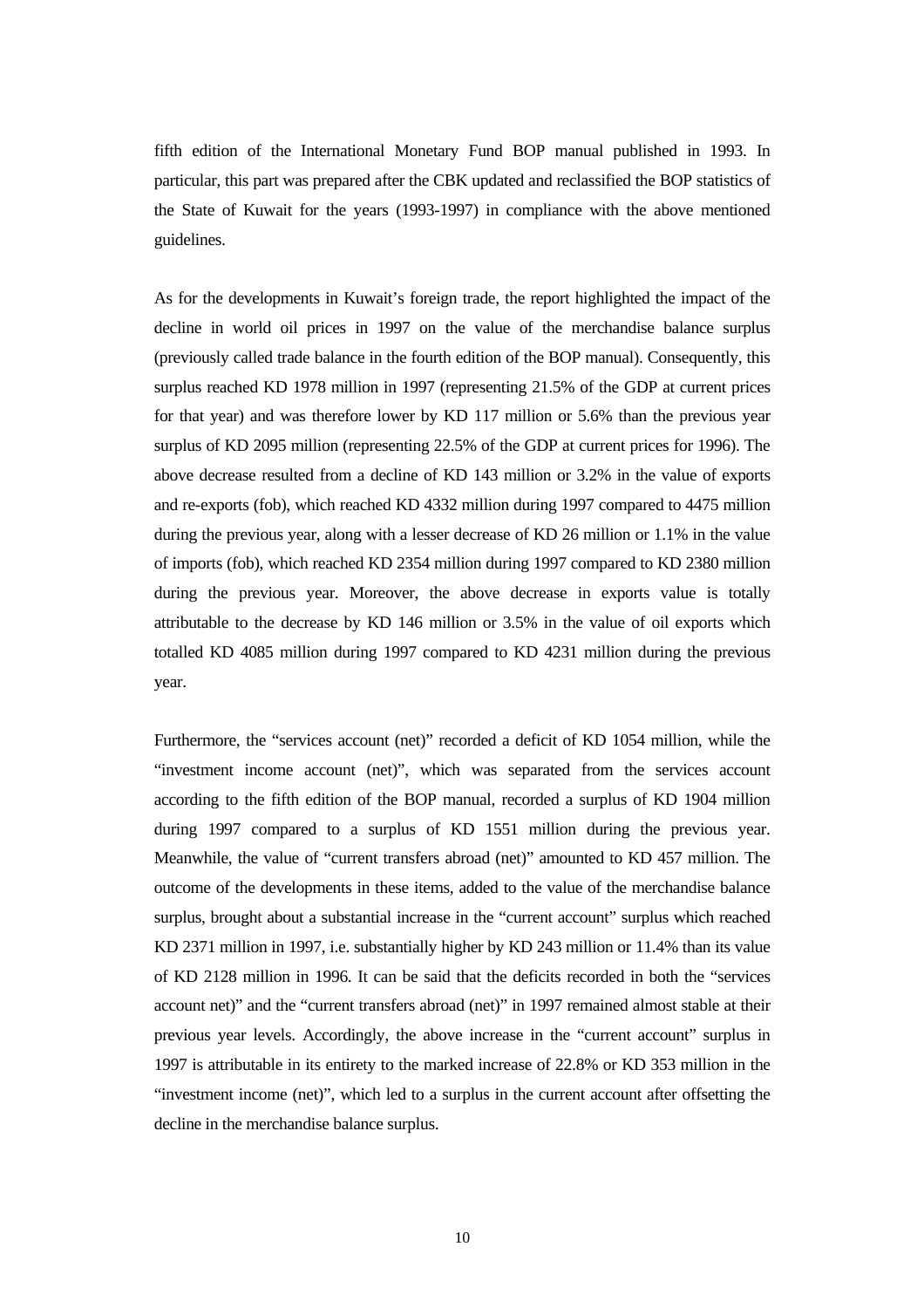The mentioned "current account" surplus reflected on several elements of both the "capital and financial account" (which was redesignated in the fifth edition of the BOP manual -BOPM5- to reflect capital transfers and changes in non-produced non-financial assets) and the "financial account" (the BOPM5 new designation for the previous capital account in the manual's previous edition, with all its elements). The "capital account" recorded a net outflow of KD 40 million, while the financial account recorded a net outflow of KD 1956 million, most of which (KD 1659 million) was concentrated in the item "portfolio investment (net)". The item "other (net)" which reflects the value of net transactions which were not incorporated by way of error or omission in any of the BOP's various items, recorded a net outflow of KD 391 million in 1997.

The above mentioned developments in the elements of the "capital and financial account" as well as in the "other (net)" item, which represented a net outflow of KD 2387 million against the current account surplus of KD 2371 million, led to a limited deficit to the tune of KD 16 million in the overall position of the balance of payments. This, in turn, was reflected into a decrease by the same amount, i.e. KD 16 million in the "(CBK) reserve assets" item.

If the overall position of the State of Kuwait BOP is considered from a broader perspective and a different analytical angle to include all the elements of change in the the State of Kuwait foreign reserves, which encompass the change in net foreign assets and liabilities of some governmental institutions and authorities under the "general government" item together with the change in the total reserve assets of the CBK, the overall position of the balance of payments shows an actual surplus of KD 2115 million in 1997, compared to a surplus of KD 2000 million in 1996, i.e. an increase of KD 115 million or 5.8%.

#### **Six- Developments in the Kuwait Stock Exchange Activity**

In its sixth part, the report pointed out to the developments in the Kuwait Stock Exchange (KSE) during 1997, the record activity levels it reached during that year, and the factors and influences which contributed to the achievement of these levels. The total traded value in the market witnessed a noticeable increase of 82.2% (from KD 5756.4 million to KD 10487 million), while the volume of traded shares and number of transactions increased by 32.2% (from 25711.3 million shares to 33988 million) and 91% (from 307.9 thousand transactions to 588.2 thousands), respectively during that year. Furthermore, the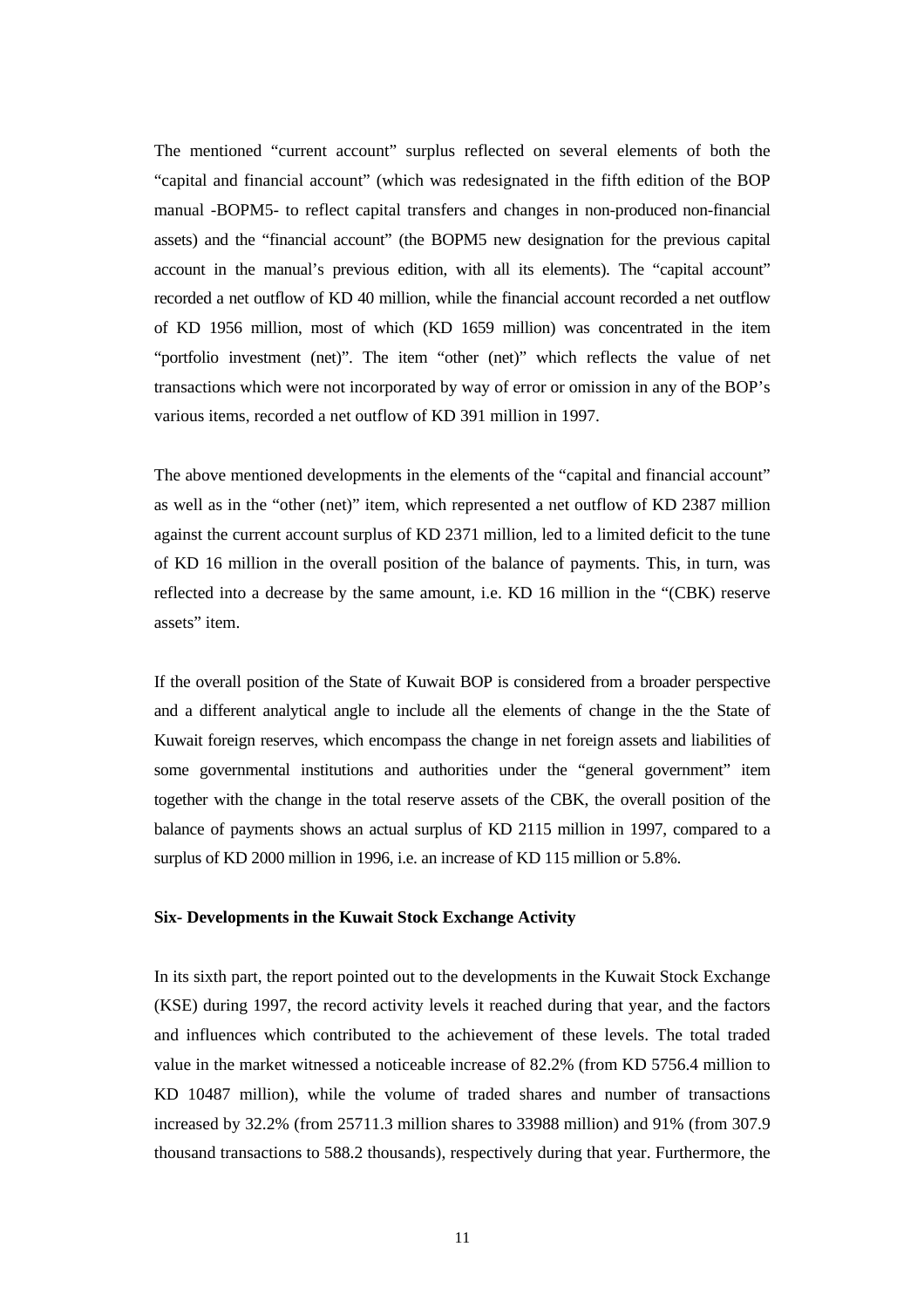general price index rose markedly by 39.2% to 2651.8 points at end of 1997 compared to 1905.6 points at end of the previous year.

The report addressed in some detail the reflections of some of the favourable factors and influences which impacted the performance of the market in 1997. Chief among these factors was the carrying through of the programme for the sale to the private sector of government-owned shares in certain shareholding companies. Thereby, the Kuwait Investment Authority (KIA) sold 801.1 million shares in seven listed companies for KD 266.3 million in 1997. The profits of listed companies grew by 43.6% in 1997 compared to the previous year. Furthermore, the inflow of funds to the KSE increased in 1997, deriving either from credit facilities extended by banks for the purpose of financing trading in securities, the cash dividends distributed by shareholding companies, or the rechanneling of a portion of the capital gains realized from trading in shares. Moreover, the speculation factor contributed to raising trading ratios and prices. Noteworthy also in this regard are the positive reflections of the domestic economic conditions, the monetary stability in the country and the improvement in its internal and external balances, and the prevalence of an atmosphere of optimism and confidence among traders in the market.

Furthermore, the report pointed out to the developments in the share issue base of companies listed on the KSE and market capitalization, whereby the number of issued shares reached 21.3 billion shares with a total capital value of KD 9 billion at end of 1997, against KD 16.7 billion shares valued at KD 6.5 billion at end of the previous year.

The number of companies listed on the KSE reached 74 at end of 1997 (of which 9 non-Kuwaiti companies) against 60 companies (of which 7 non-Kuwaiti companies) at end of the previous year, following the listing on the market of 14 new companies (of which two non-Kuwaiti companies) in 1997.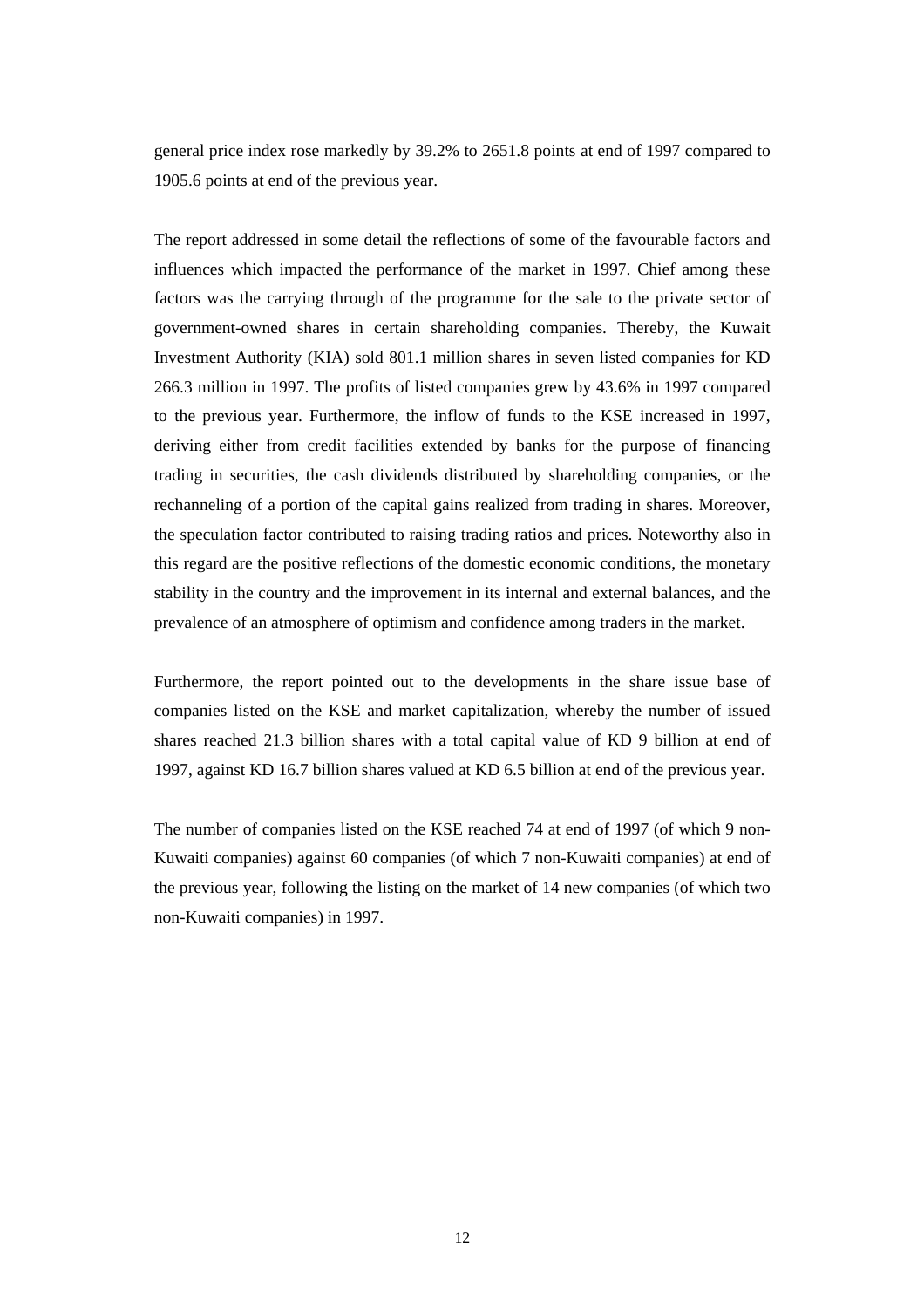# Table (63)

### **Development in Main Economic, Financial and Monetary Indicators and Variables**

|  | (KD million) |
|--|--------------|
|  |              |

| <b>Item</b>                         | 1993   | 1994    | 1995    | 1996    | 1997          |
|-------------------------------------|--------|---------|---------|---------|---------------|
| <b>National Accounts:</b>           |        |         |         |         |               |
| GDP at Current Prices:              | 7230.5 | 7379.7  | 7925.3  | 9307.1  | 9212.0        |
| Crude Oil & Natural Gas Sector      | 2961.2 | 2829.9  | 3136.8  | 4127.4  | 3683.8        |
| Non-oil Sectors, of which           | 4269.3 | 4549.8  | 4788.5  | 5179.7  | 5528.2        |
| <b>Petroleum Products</b>           | 362.7  | 493.7   | 580.6   | 798.1   | 906.8         |
| <b>Domestic Prices (Points):</b>    |        |         |         |         |               |
| $CPI$ (1978 = 100)                  | 181.5  | 186.1   | 191.1   | 197.9   | $199.2^{(*)}$ |
| <b>Monetary and Banking</b>         |        |         |         |         |               |
| <b>Aggregates and Indicators:</b>   |        |         |         |         |               |
| Money Supply (M2)                   | 6396.5 | 6742.9  | 7374.7  | 7330.8  | 7615.9        |
| Money (M1)                          | 1114.0 | 1126.0  | 1184.9  | 1242.6  | 1247.5        |
| Quasi-money                         | 5282.5 | 5616.9  | 6189.8  | 6088.2  | 6368.5        |
| Private Sector Deposits with Local  |        |         |         |         |               |
| <b>Banks</b>                        | 6041.3 | 6391.6  | 7063.2  | 6980.7  | 7270.7        |
| of which: KD Deposits               | 4991.2 | 5282.9  | 5755.3  | 5724.1  | 6117.1        |
| Credit Facilities Extended by Local |        |         |         |         |               |
| <b>Banks to Residents</b>           | 1240.9 | 1703.2  | 2436.3  | 3173.1  | 4324.2        |
| of which: Consumer Loans            | 484.6  | 522.8   | 525.3   | 515.6   | 551.3         |
| Net Foreign Assets of Local Banks   | 1236.5 | 1213.2  | 1461.4  | 1407.5  | 895.2         |
| Aggregate Balance Sheet of Local    |        |         |         |         |               |
| <b>Banks</b>                        | 9945.9 | 10966.5 | 11592.1 | 11460.1 | 12689.9       |
| KD Exchange Rate at Year End (fils  |        |         |         |         |               |
| per US dollar)                      | 298.17 | 300.02  | 298.93  | 299.79  | 304.44        |
| <b>Public Debt Instruments:</b>     |        |         |         |         |               |
| Value of Issues:                    | 5287.2 | 6703.1  | 6851.7  | 4428.4  | 3894.7        |
| <b>Treasury Bills</b>               | 5287.2 | 6012.8  | 6042.5  | 3101.4  | 2636.3        |
| <b>Treasury Bonds</b>               |        | 690.3   | 809.2   | 1327.0  | 1258.4        |
|                                     |        |         |         |         |               |
| <b>Balances at Year End:</b>        | 2079.7 | 2781.0  | 2832.3  | 2494.2  | 2234.0        |
| <b>Treasury Bills</b>               | 2074.7 | 2090.7  | 2023.1  | 1167.2  | 948.6         |
| <b>Treasury Bonds</b>               | 5.0    | 690.3   | 809.2   | 1327.0  | 1285.4        |
|                                     |        |         |         |         |               |

(\*) Until November 1997.

...............................................................................................................................Cont'd.